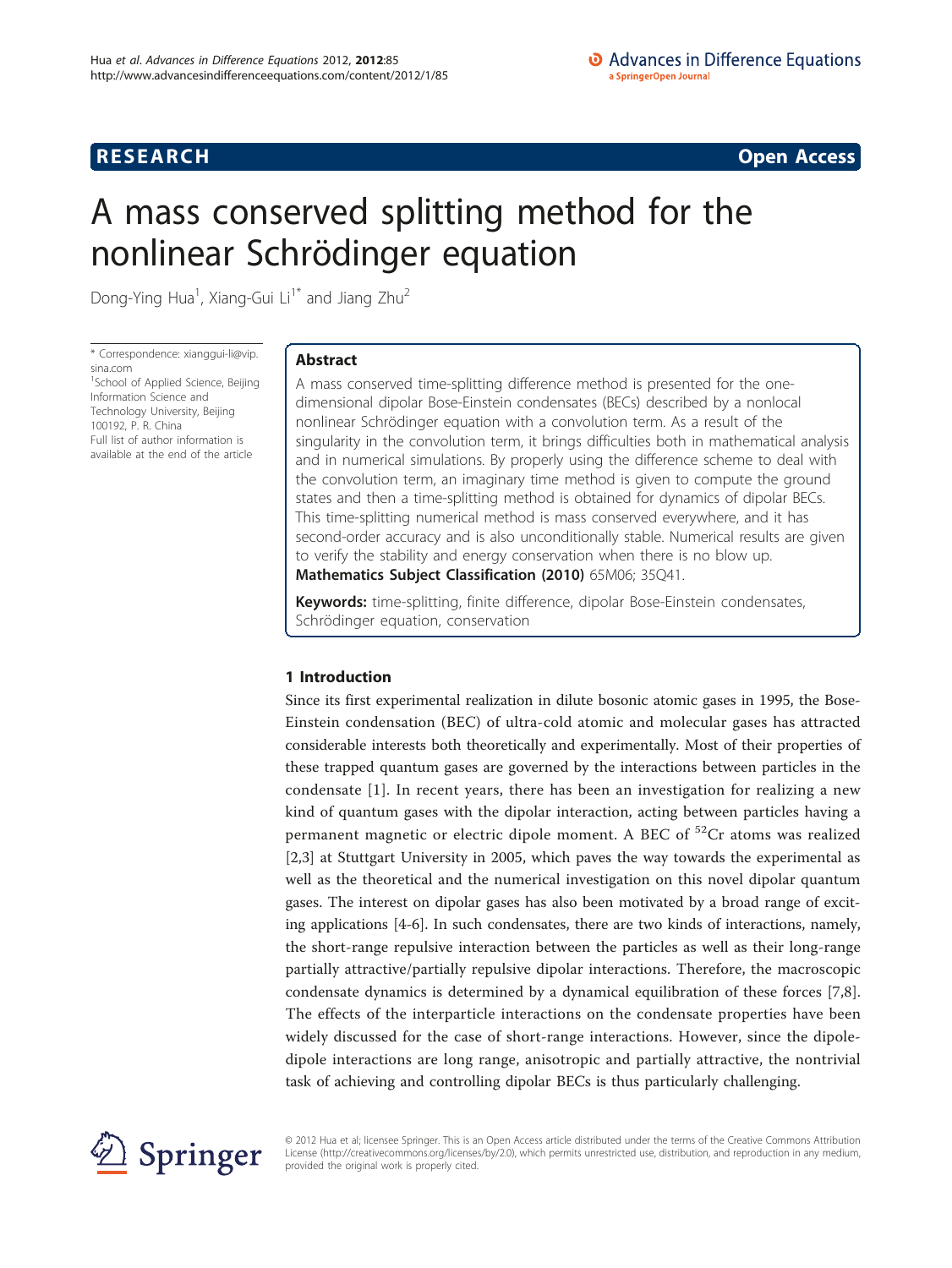As we know, the properties of a BEC at temperatures T very much smaller than the critical temperature  $T_c$  are usually described by the nonlinear Schrödinger (NLS) equation for the macroscopic wave function known as the Gross-Pitaevskii (GP) equation. As far as the dipolar interaction is concerned, a convolution term is introduced [\[9-11](#page-12-0)] to modify the classical GP equation, which results in the following differential-integral equation

$$
i\hbar\psi_t(\mathbf{x},t) = \left(-\frac{\hbar}{2m}\nabla^2 + V(\mathbf{x}) + g\left|\psi(\mathbf{x},t)\right|^2 + V_{\text{dip}}(\mathbf{x}) * \left|\psi(\mathbf{x},t)\right|^2\right)\psi(\mathbf{x},t),\tag{1}
$$

where  $\hbar$  is the Planck constant, m the mass of the atom and  $V(\mathbf{x})$  is the external trapping potential, which is generally harmonic, and  $g = 4\pi\hbar^2 a_s/m$  is the local interactions<br>between divelops in the conductive with a the convex extensive leasth (positive for small between dipoles in the condensate with  $a_s$  the s wave scattering length (positive for repulsive interaction and negative for attractive interaction).  $V_{\text{dip}}(\mathbf{x})$  is the long-range isotropic dipolar interaction potential between two dipoles. The wave function  $\psi(\mathbf{x}, t)$  is normalized according to

$$
\|\psi\|^2 = \int_{\mathbb{R}^3} |\psi(\mathbf{x}, t)|^2 d\mathbf{x} = N,
$$
\n(2)

where  $N$  is the number of the atoms in the dipolar BEC. The Equation 1 can be made dimensionless and simplified by adopting a unit system where the units for length, time and energy are given by  $a_0$ ,  $1/\omega_0$ , and  $\hbar \omega_0$ , respectively, with  $\omega_0 = \min{\omega_1}$ ,  $\omega_2$ ,  $\omega_3$ ,  $a_0 = \sqrt{\frac{h}{m\omega_0}}$ . Here, we only consider the one-dimensional (1D) case. Apart from a conceptual clarity, lower dimensional dipolar BECs also offer a clear advantage for numerical computations. And also, in the case of radial symmetry in 2D and spherical symmetry in 3D (by tuning the trap frequencies), the multi-dimensional problem can be reduced to 1D case.

Now consider the following 1D dimensionless GP equation:

$$
i\frac{\partial\psi(x,t)}{\partial t} = \left(-\frac{1}{2}\nabla^2 + V(x) + \beta\left|\psi(x,t)\right|^2 + \lambda V_{\text{dip}}(x) * \left|\psi(x,t)\right|^2\right)\psi(x,t),\tag{3}
$$

$$
\psi(x, 0) = \psi_0(x), \quad x \in \mathbb{R}, \tag{4}
$$

where t is time, x is displacement,  $\beta$  and  $\lambda$  are two dimensionless real parameters stand for the strength of the short-range interaction between the particles and the long-range dipolar interaction, respectively.  $\psi(x, t) : \mathbb{R} \times \mathbb{R}^+ \to \mathbb{C}$  is a complexvalued function,  $V(x) = x^2/2$  stands for the harmonic potential in 1D,  $V_{\text{dip}}(x) = |x|^{-\alpha}$ ,  $0 \lt \alpha \lt 1$  is the convolution kernel representing the dipolar potential and  $*$  is the standard convolution in  $\mathbb R$  , i.e.,

$$
V_{\text{dip}}(x) * |\psi(x, t)|^2 = \int_{\mathbb{R}} \frac{|\psi(y, t)|^2}{|x - y|^{\alpha}} dy, \quad x, y \in \mathbb{R}.
$$
 (5)

In order to study the ground states and dynamics of dipolar BECs, an efficient numerical method is necessary. For the study in mathematics, the existence and uniqueness as well as the possible blowup of solutions were studied in [\[12\]](#page-12-0), and the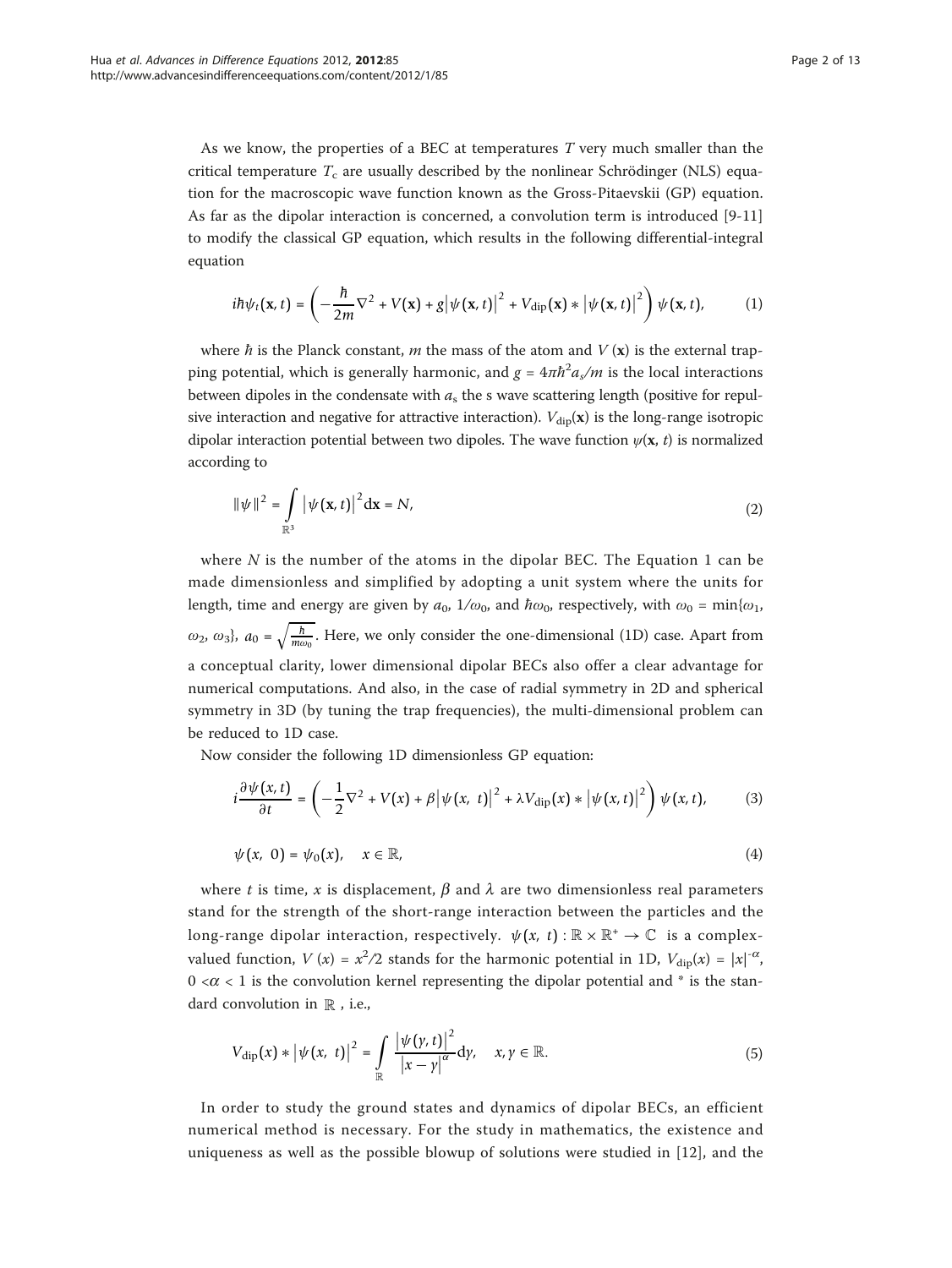existence of standing waves was proven in [[13](#page-12-0),[14](#page-12-0)]. Due to the dipolar interaction potential of the nonlocal NLS, mathematical and numerical difficulties are introduced. Currently, the Fourier transform [[15,16\]](#page-12-0) is generally used for dealing with the convolution in (3). However, there are two limitations in these numerical methods: (i) the Fourier transform of the dipolar interaction potential  $V_{\text{div}}(x)$  and the density function is usually carried out in the whole space  $\mathbb R$  in the continuous level, while they are carried out on a bounded domain  $\Omega$  in the discrete level, so there is a locking phenomena in practical computation as observed in [[17\]](#page-12-0); (ii) the denominator of the dipolar interaction potential equals zero when x equals  $\gamma$ , thus this singularity may cause some numerical difficulties too. The purpose here is to present a robust method for computing ground states and dynamics of dipolar BECs without these two limitations. The key issue is to deal with the convolution term in the nonlocal NLS equation efficiently.

This paper is organized as follows. In Sect. 2, some analytic results are given for the nonlocal NLS. In Sect. 3, a Crank-Nicolson numerical method is presented for computing ground states of dipolar BECs. In Sect. 4, a time-splitting numerical scheme is proposed for computing the dynamics. Numerical results are reported to verify the efficiency of this numerical method in Sect. 5. Finally, some concluding remarks are drawn in Sect. 6.

### 2 Analytical results

Two important invariants of (3) are the mass (or normalization) of the wave function

$$
N(\psi(x, t)) := \|\psi(x, t)\|^2 = \int_{\mathbb{R}} |\psi(x, t)|^2 dx = \int_{\mathbb{R}} |\psi(x, 0)|^2 dx = 1, \quad t \ge 0,
$$
 (6)

and the energy of per particle

$$
E(\psi(x,t)) := \int_{\mathbb{R}} \left\{ \frac{1}{2} |\nabla \psi|^2 + V(x) |\psi|^2 + \frac{\beta}{2} |\psi|^4 + \frac{\lambda}{2} (V_{\text{dip}}(x) * |\psi|^2) |\psi|^2 \right\} dx
$$
  
\n
$$
= E(\psi(x,0)), \quad t \ge 0.
$$
\n(7)

In order to obtain the ground states, we take the ansatz

$$
\psi(x, t) = e^{-i\mu t} \phi(x), \quad x \in \mathbb{R}, \quad t \ge 0,
$$
\n(8)

where  $\mu \in \mathbb{R}$  is the chemical potential and  $\varphi := \varphi(x)$  is a time-independent function. Inserting (8) into (3), we get the time-independent GP equation or the eigenvalue problem

$$
\mu\phi(x) = \left(-\frac{1}{2}\nabla^2 + V(x) + \beta |\phi(x)|^2 + \lambda V_{\text{dip}}(x) * |\phi(x)|^2\right)\phi(x), \quad x \in \mathbb{R},\tag{9}
$$

under the constraint

$$
\|\phi\| := \sqrt{\int_{\mathbb{R}} |\phi(x)|^2 dx} = 1.
$$
 (10)

The ground state of a dipolar BEC is defined as the solution of the following nonconvex minimization problem: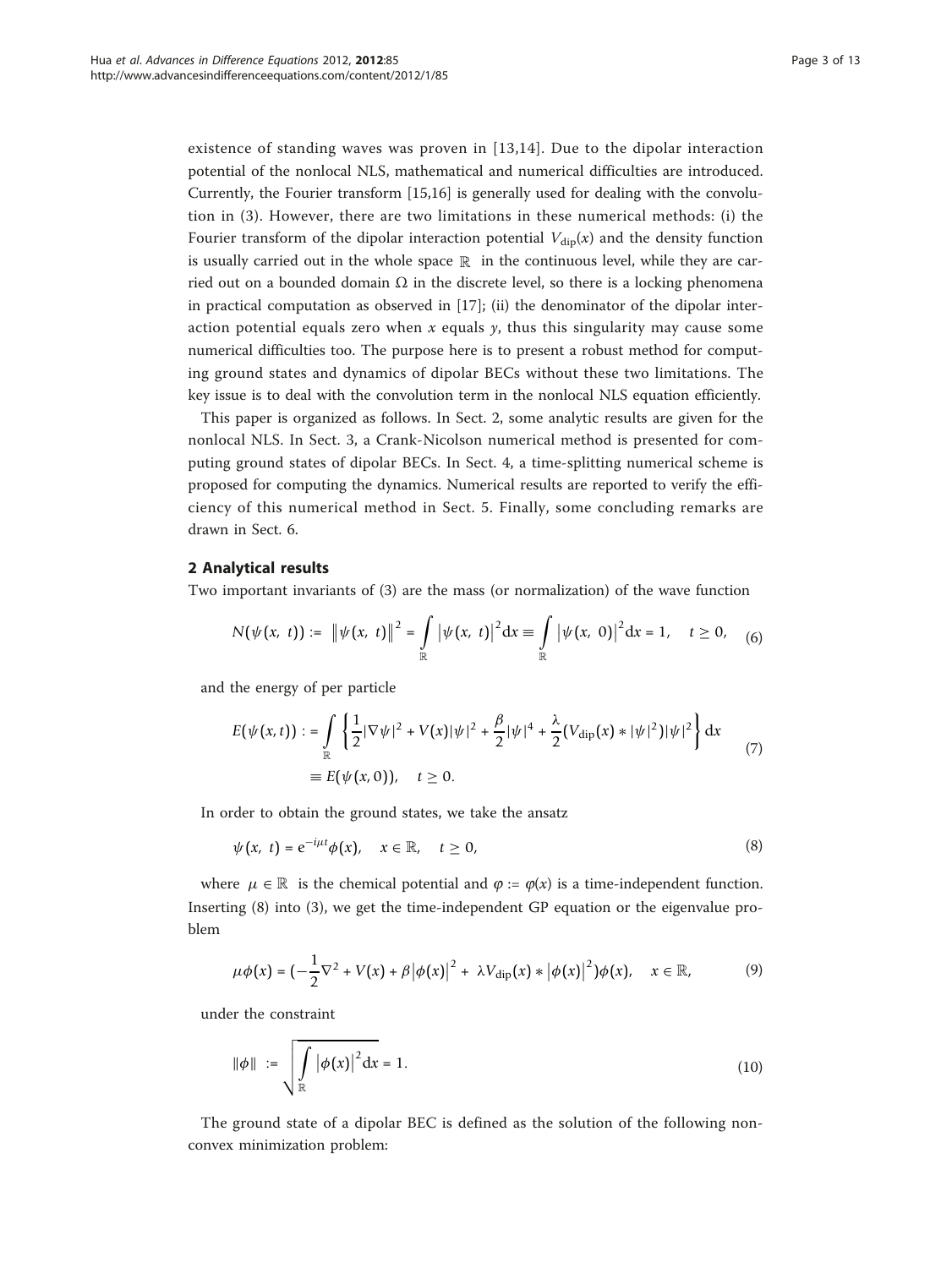Find  $\varphi_{g} \in S$  and  $\mu_{g} \in \mathbb{R}$  such that

$$
E^g := E(\phi_g) = \min_{\phi \in S} E(\phi), \quad \mu^g := \mu(\phi_g), \tag{11}
$$

where the nonconvex set S is defined as

$$
S := \{ \phi(x) | \|\phi\| = 1, \quad E(\phi) < \infty \}. \tag{12}
$$

And the chemical potential (or eigenvalue of (9)) is defined as

$$
\mu(\phi) := \int_{\mathbb{R}} \left\{ \frac{1}{2} |\nabla \phi|^2 + V(x) |\phi|^2 + \beta |\phi|^4 + \lambda (V_{\text{dip}}(x) * |\phi|^2) |\phi|^2 \right\} dx
$$
\n
$$
\equiv E(\phi) + \frac{1}{2} \int_{\mathbb{R}} \left\{ \beta |\phi|^4 + \lambda (V_{\text{dip}}(x) * |\phi|^2) |\phi|^2 \right\} dx.
$$
\n(13)

The total energy in (7) is composed of kinetic, potential, interaction and dipolar energies, respectively, i.e.,

$$
E(\phi) = E_{\text{kin}}(\phi) + E_{\text{pot}}(\phi) + E_{\text{int}}(\phi) + E_{\text{dip}}(\phi),
$$
\n(14)

where

$$
E_{\rm kin}(\phi) = \frac{1}{2} \int_{\mathbb{R}} |\nabla \phi|^2 dx, \quad E_{\rm pot}(\phi) = \int_{\mathbb{R}} V(x) |\phi(x)|^2 dx,
$$
  

$$
E_{\rm int}(\phi) = \frac{\beta}{2} \int_{\mathbb{R}} |\phi(x)|^4 dx, \quad E_{\rm dip}(\phi) = \frac{\lambda}{2} \int_{\mathbb{R}} (V_{dip}(x) * |\phi(x)|^2) |\phi|^2 dx,
$$

and  $\varphi(x)$  defined in (8) is a stationary state of a dipolar BEC.

### 3 Numerical method for computing ground states

In this section, we will propose an implicit numerical method for computing the ground states of a dipolar BEC. In practical computation, we usually truncate the problem (3) and (4) into a bounded computational domain  $\Omega$  (chosen as an interval [ $-a$ ,  $a$ ] in 1D, with  $a$  sufficiently large), with homogeneous Dirichlet boundary condition. There are various numerical methods proposed in literatures for computing the ground states of BEC [\[8,9,16-19](#page-12-0)]. One of the efficient and popular techniques for the constraint (6) is through the following construction [[13\]](#page-12-0): we choose a time step size  $\tau > 0$  and set  $t_k = k \tau$ for  $k = 0, 1, \ldots$  Applying the imaginary time method [[18\]](#page-12-0) without considering the constraint  $(6)$ , and then projecting the solution back to the unit nonconvex set S at the end of each time interval  $[t_k, t_{k+1}]$  to satisfy the constraint. Then the function  $\varphi(x, t)$  is the solution of the following gradient flow with discrete normalization [[19\]](#page-12-0):

$$
\frac{\partial \phi(x,t)}{\partial t} = \left\{ \frac{1}{2} \nabla^2 - V(x) - \beta |\phi(x,t)|^2 - \lambda V_{dip}(x) \ast |\phi(x,t)|^2 \right\} \phi(x,t), \quad (15)
$$

$$
\phi(x, t)|_{x \in \partial \Omega} = 0, \quad t \ge 0,
$$
\n(16)

$$
\phi(x, t_{k+1}) := \phi(x, t_{k+1}^+) = \frac{\phi(x, t_{k+1}^-)}{\|\phi(\cdot, t_{k+1}^-)\|}, x \in \Omega, \quad k \ge 1,
$$
\n(17)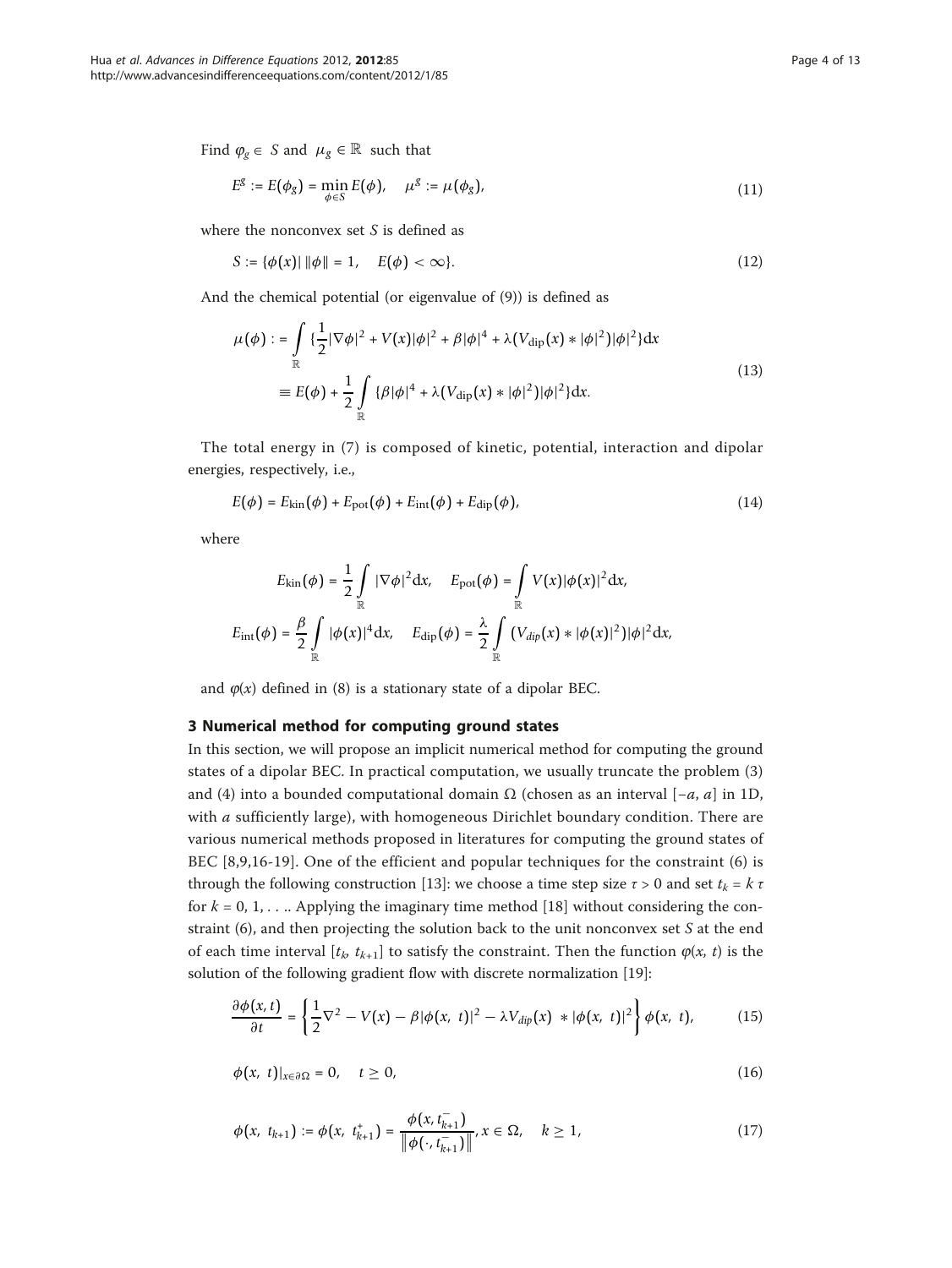$$
\phi(x, 0) = \phi_0(x), \quad \|\phi_0\| = 1,
$$
\n(18)

where  $\phi(x, t_k^{\pm}) = \lim_{t \to t_k \pm} \phi(x, t)$  and  $\phi_0(x)$  is the initial condition.

Suppose M is a positive integer, choose the spatial step  $h = 2a/M$ , and define  $x_i = -a$ + *j h*, *j* = 0, 1, . . . , *M*. Let  $F_j^k$  be the approximation of  $V_{\text{dip}}(x_j) * |\varphi(x_j, t_k)|^2$ , and  $\phi_j^k$  be the approximations of  $(x_p, t_k)$ , which are the exact solution of (15)-(18) at the mesh grid  $(x_i, t_k)$ .

Choose  $\phi_j^0 = \phi_0(x_j)$ ,  $j = 0, 1, ..., M$ . From time  $t_k$  to  $t_{k+1}$ , a cental difference discretization for  $(15)-(18)$  is

$$
\frac{\phi_j^{k+1} - \phi_j^k}{\tau} = \frac{1}{2h^2} \delta_x^2 (\phi_j^{k+1/2}) - V(x_j) \phi_j^{k+1/2} - \beta (|\phi_j^k|^2) \phi_j^{k+1/2} - \lambda F_j^k \phi_j^{k+1/2}, \quad j = 0, 1, ..., M,
$$
(19)

where

$$
\phi_j^{k+1/2} = (\phi_j^{k+1} + \phi_j^k)/2, \quad \delta_x^2(\phi_j^k) = \phi_{j+1}^k - 2\phi_j^k + \phi_{j-1}^k,
$$
\n
$$
F_j^k = \sum_{r=0}^{M-1} \left( \frac{1}{1-\alpha} |\phi(x_r, t_k)|^2 ||(r+1-j)h|^{1-\alpha} - |(r-j)h|^{1-\alpha} + \frac{|\phi(x_{r+1}, t_k)|^2 - |\phi(x_{r-1}, t_k)|^2}{2h} \right).
$$
\n
$$
\int_0^h \frac{s}{|(r-j)h+s|^\alpha} ds + \frac{|\phi(x_{r+1}, t_k)|^2 - 2|\phi(x_r, t_k)|^2 + |\phi(x_{r-1}, t_k)|^2}{h^2} \cdot \int_0^h \frac{s^2}{2|(r-j)h+s|^\alpha} ds \right),
$$
\n(20)

and the details of  $F_j^*$  are given in the Appendix. Notice that in the above scheme, we replace  $β(|φ_j^{k+1/2}|^2)φ_j^{k+1/2}$ ,  $F_j^{k+1/2}$  with  $β(|φ_j^k|^2)φ_j^{k+1/2}$  and  $F_j^k$ , respectively, to linearize the nonlinear terms. It is easy to see that the local truncation error of (19) is  $O(h^2 + \tau)$ <sup>2</sup>) because 0 < $\alpha$  < 1. Using the classical finite difference method theory, we claim our numerical scheme is the second-order algorithm which will be justified by the numerical examples in Sect. 5.

### 4 Time-splitting numerical method for dynamics

We will propose a time-splitting finite difference (TSFD) method for computing the dynamics of a dipolar BEC based on the nonlocal NLS equation (3). The advantage of this method is to deal with the discretization of nonlinear terms in the NLS equation by solving an ordinary differential equation (ODE) exactly. By virtue of this way, the computational cost and complexity can be reduced. As in Sect. 3, the whole space problem is truncated into a bounded computational domain  $\Omega = [-a, a]$  with homogeneous Dirichlet boundary condition.

From  $t = t_k$  to  $t = t_{k+1}$ , the GP equation (3)-(4) is solved by three steps. First, we solve

$$
i\frac{\partial\psi(x,t)}{\partial t} = -\frac{1}{2}\nabla^2\psi(x,t), \quad x \in \Omega,
$$
\n(21)

$$
\psi(-a, t) = 0, \quad \psi(a, t) = 0,
$$
\n(22)

from  $t_k$  to  $t_{k+1/2}$ , followed by solving the nonlinear ODE

$$
i\frac{\partial\psi(x,t)}{\partial t} = \left(V(x) + \beta|\psi(x,t)|^2 + \lambda V_{\text{dip}}(x) \text{es } *|\psi(x,t)|^2\right)\psi(x,t),\tag{23}
$$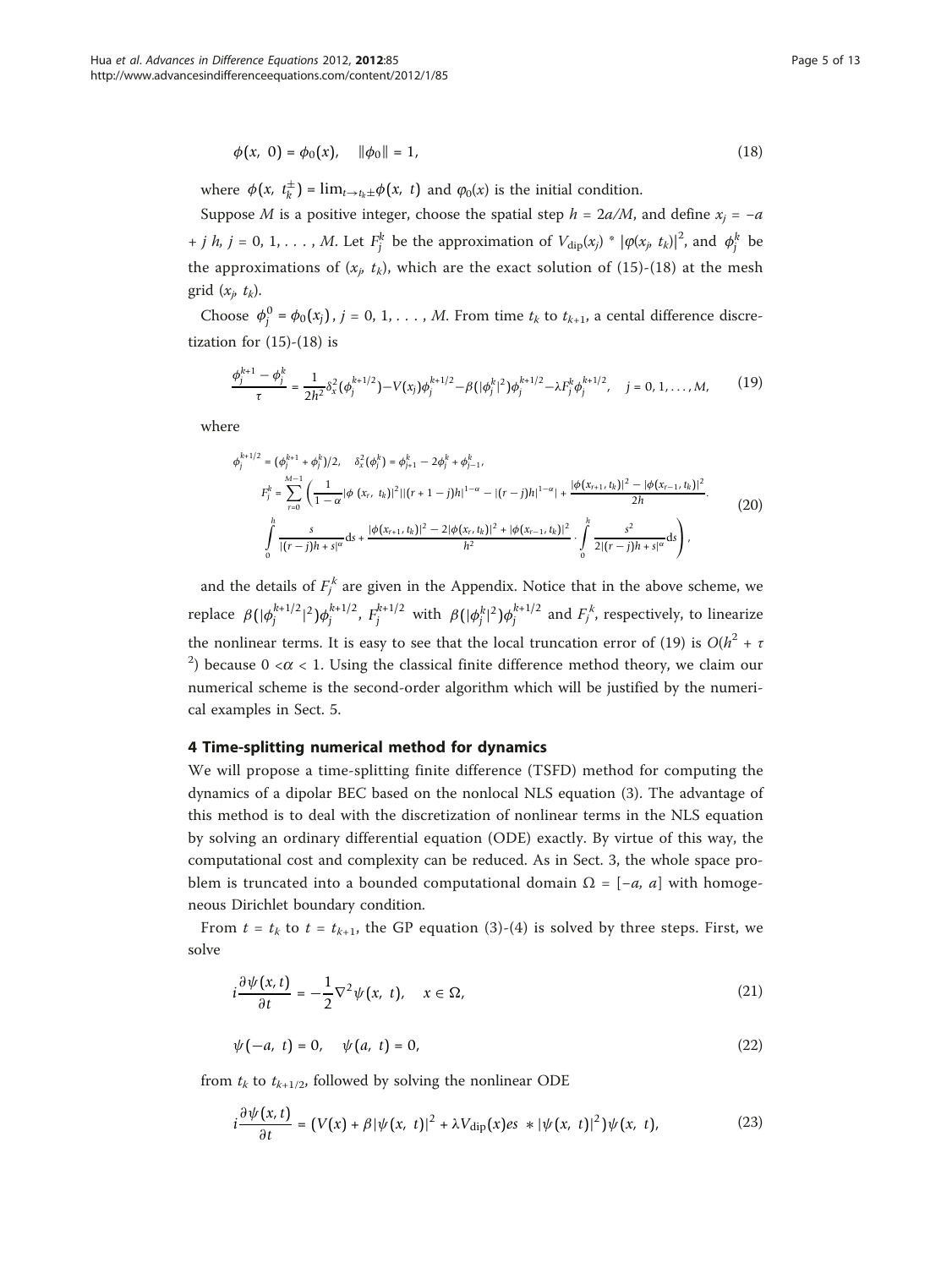$$
\psi(-a, t) = 0, \psi(a, t) = 0, t_k \le t \le t_{k+1}, \tag{24}
$$

for one time step. Again, we slove (21) from  $t_{k+1/2}$  to  $t_{k+1}$ .

Equation 21 can be discretized in space by Crank-Nicolson scheme, and Equation 23 can be solved exactly. In fact, for  $t \in [t_k, t_{k+1}]$ , multiplying (23) by the conjugation of  $\psi(x, t)$ , i.e.,  $\overline{\psi(x, t)}$ , we get

$$
i\frac{\partial\psi(x,t)}{\partial t}\overline{\psi(x,t)} = (V(x)+\beta|\psi(x,t)|^2 + \lambda V_{\text{dip}}(x) * |\psi(x,t)|^2) \psi(x,t)\overline{\psi(x,t)},
$$
 (25)

and we also have

$$
-i\frac{\partial\overline{\psi(x,t)}}{\partial t}\psi(x,\ t) = (V(x)+\beta|\psi(x,\ t)|^2 + \lambda V_{\rm dip}(x) \ast |\psi(x,\ t)|^2)\overline{\psi(x,t)}\psi(x,\ t),\tag{26}
$$

Therefore, subtracting (26) from (25), one obtains

$$
i\frac{\mathrm{d}}{\mathrm{d}t}|\psi(x, t)|^2 = 0.
$$

which implies

$$
|\psi(x, t)|^2 = |\psi(x, t_k)|^2, \quad t_k \le t \le t_{k+1}.
$$
\n(27)

Substituting (27) into (23), we get a linear ODE

$$
i\frac{\partial\psi(x,t)}{\partial t} = (V(x) + \beta|\psi(x,t_k)|^2 + \lambda V_{\text{dip}}(x) * |\psi(x,t_k)|^2)\psi(x,t)
$$
 (28)

which can be solved exactly. Integrating (28) from  $t_k$  to  $t$ , one gets

 $\psi(x, t) = \exp\{-i[V(x) + \beta |\psi(x, t_k)|^2 + \lambda V_{dip}(x) * |\psi(x, t_k)|^2](t - t_k)\}\psi(x, t_k), \quad t_k \le t \le t_{k+1}.$  (29)

Let  $\psi_j^k$  be the approximation of  $\psi(x_j, t_k)$ . Then a second-order TSFD method for sol-<br> $\psi_j^k$  be the standard form a sulliting [20, 22] is a follower ving (3)-(4) via the standard Strang splitting [\[20-22](#page-12-0)] is as follows:

$$
\begin{cases}\n\psi_{j-1}^{(1)} + (4i/\lambda_0 - 2)\psi_j^{(1)} + \psi_{j+1}^{(1)} = -\psi_{j-1}^k + (4i/\lambda_0 + 2)\psi_j^k - \psi_{j+1}^k, \\
\psi_j^{(2)} = \exp\{-i\tau[V(x_j) + \beta]\psi_j^{(1)}|^2 + \lambda F_j^{(1)}\}\psi_j^{(1)}, \ j = 1, 2, ..., M - 1, \\
\psi_{j-1}^{k+1} + (4i/\lambda_0 - 2)\psi_j^{k+1} + \psi_{j+1}^{k+1} = -\psi_{j-1}^{(2)} + (4i/\lambda_0 + 2)\psi_j^{(2)} - \psi_{j+1}^{(2)},\n\end{cases}
$$
\n(30)

where  $\lambda_0 = \tau/2h^2$ ,  $\psi_M = 0$  and  $F_j^{(1)} = V_{\text{dip}}(x_j) \, * |\psi_j^{(1)}|^2$ .

The above method is implicit, unconditionally stable. In fact, for the stability or conservation, we have

Theorem 1. The scheme (30) is normalization conservation, i.e.,

$$
\left\|\psi^{k+1}\right\|_{l^2}^2 := h\sum_{j=0}^M |\psi_j^{k+1}|^2 \equiv h\sum_{j=0}^M |\psi_j^0|^2 = \left\|\psi^0\right\|_{l^2}^2, \quad k \ge 0. \tag{31}
$$

*Proof.* According to the first equation of (30), if we denote  $A_j = \psi_j^{(1)} + \psi_j^k$ , we have

$$
\frac{4i}{\lambda_0} \left( \psi_j^{(1)} - \psi_j^k \right) = -\left( A_{j-1} + A_{j+1} \right) + 2A_j. \tag{32}
$$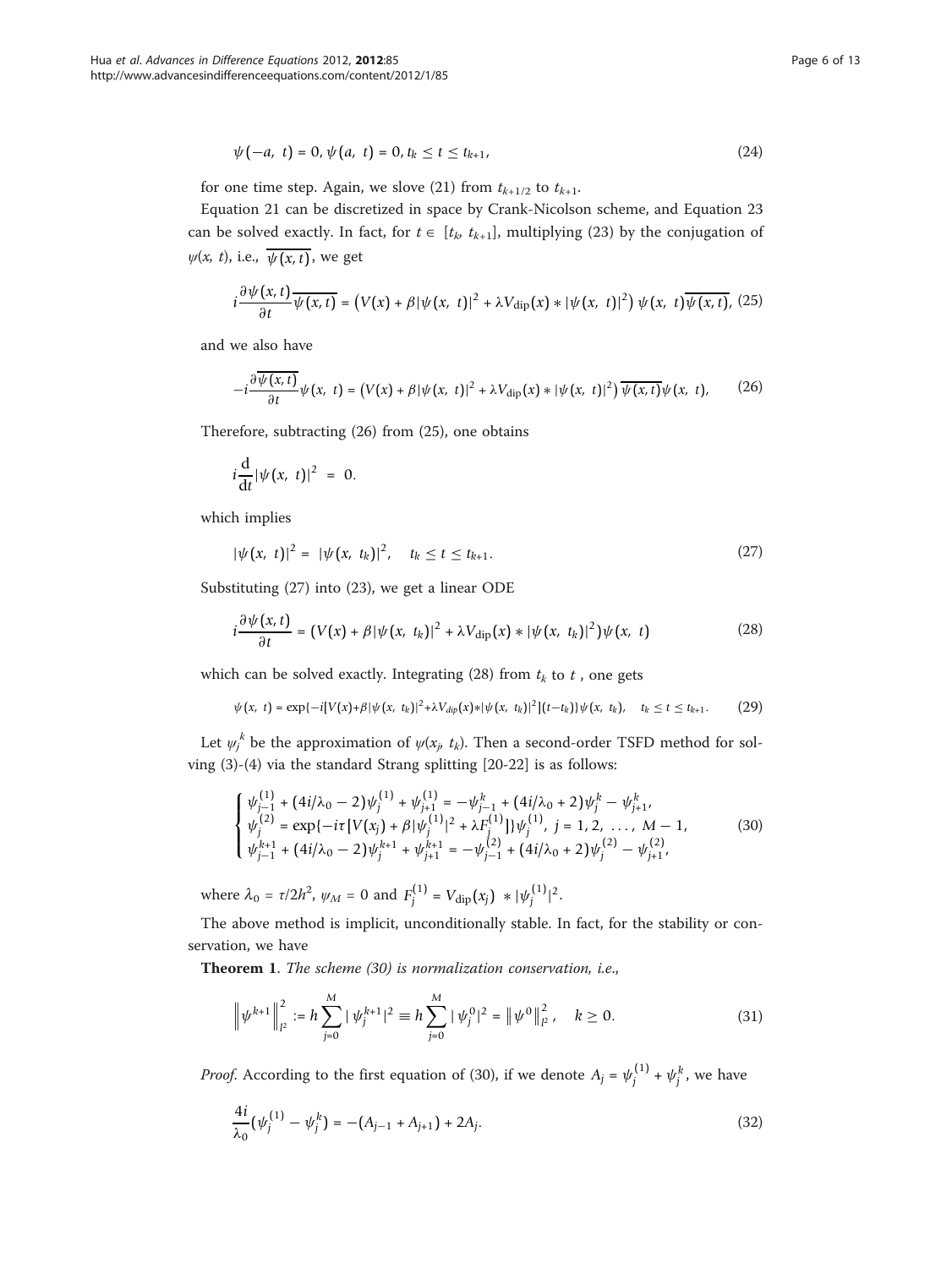Multiplying (32) by the conjugation of  $A_i$ , one gets

$$
\frac{4i}{\lambda_0} \left( |\psi_j^{(1)}|^2 + \psi_j^{(1)} \psi_j^{k*} - \psi_j^{(1)*} \psi_j^k - |\psi_j^k|^2 \right) = -(A_{j-1} + A_{j+1})A_j^* + 2|A_j|^2. \tag{33}
$$

Therefore

$$
-\frac{4i}{\lambda_0}\left(|\psi_j^{(1)}|^2+\psi_j^{(1)*}\psi_j^k-\psi_j^{(1)}\psi_j^{k*}-|\psi_j^k|^2\right) = -(A_{j-1}^*+A_{j+1}^*)A_j+2|A_j|^2.
$$

Combine the above two equations, we have

$$
\frac{8i}{\lambda_0} \left( |\psi_j^{(1)}|^2 - |\psi_j^k|^2 \right) = -(A_{j-1} + A_{j+1})A_j^* + (A_{j-1}^* + A_{j+1}^*)A_j \tag{34}
$$

Then let j be 1, 2, . . . ,  $M - 1$ , respectively, in (34) and add them together, it is easy to see that, the right-hand side vanishes due to the homogeneous Dirichlet boundary condition  $\psi_0 = \psi_M = 0$ .

Therefore, we have the following equation

$$
\sum_{j=1}^{M-1} |\psi_j^{(1)}|^2 = \sum_{j=1}^{M-1} |\psi_j^k|^2.
$$
\n(35)

Similarly, the following equation is obtained from the third equation of (30),

$$
\sum_{j=1}^{M-1} |\psi_j^{k+1}|^2 = \sum_{j=1}^{M-1} |\psi_j^{(2)}|^2.
$$
 (36)

Based on Equation (29) and the second equation of (30), we have

$$
\sum_{j=1}^{M-1} |\psi_j^{(2)}|^2 = \sum_{j=1}^{M-1} \left| \exp\left\{-i\tau \left[ V(x_j) + |\psi_j^{(1)}|^2 + \lambda F_j^{(1)} \right] \right\} \psi_j^{(1)} \right|^2 = \sum_{j=1}^{M-1} |\psi_j^{(1)}|^2. \tag{37}
$$

Combining (35), (36) with (37), we have

$$
\sum_{j=1}^{M-1} |\psi_j^{k+1}|^2 = \sum_{j=1}^{M-1} |\psi_j^k|^2.
$$

Owing to the boundary condition, we have  $\|\psi^{k+1}\|_{l^2}^2 = \|\psi^k\|_{l^2}^2$ , which implies the  $l^2$ stable property, i.e.,  $\|\psi^{k+1}\|_{l^2} \equiv \|\psi^0\|_{l^2}, k \ge 0$ .

### 5 Numerical results

In this section, we first evaluate numerically the convolution term and then report ground states and dynamics of dipolar BECs using our numerical method.

### 5.1 Error for the convolution term

To test the accuracy of this numerical method, correct computation of the convolution term is important. We take  $\varphi(x) = x^{3/2}$  for example, as the convolution term  $V_{\text{dip}}$  \*| $\varphi$  $(x)|^2$  can be computed exactly in this case. Based on our numerical method, i.e., (20), the numerical result shows at least the second-order accuracy. And in fact, it is almost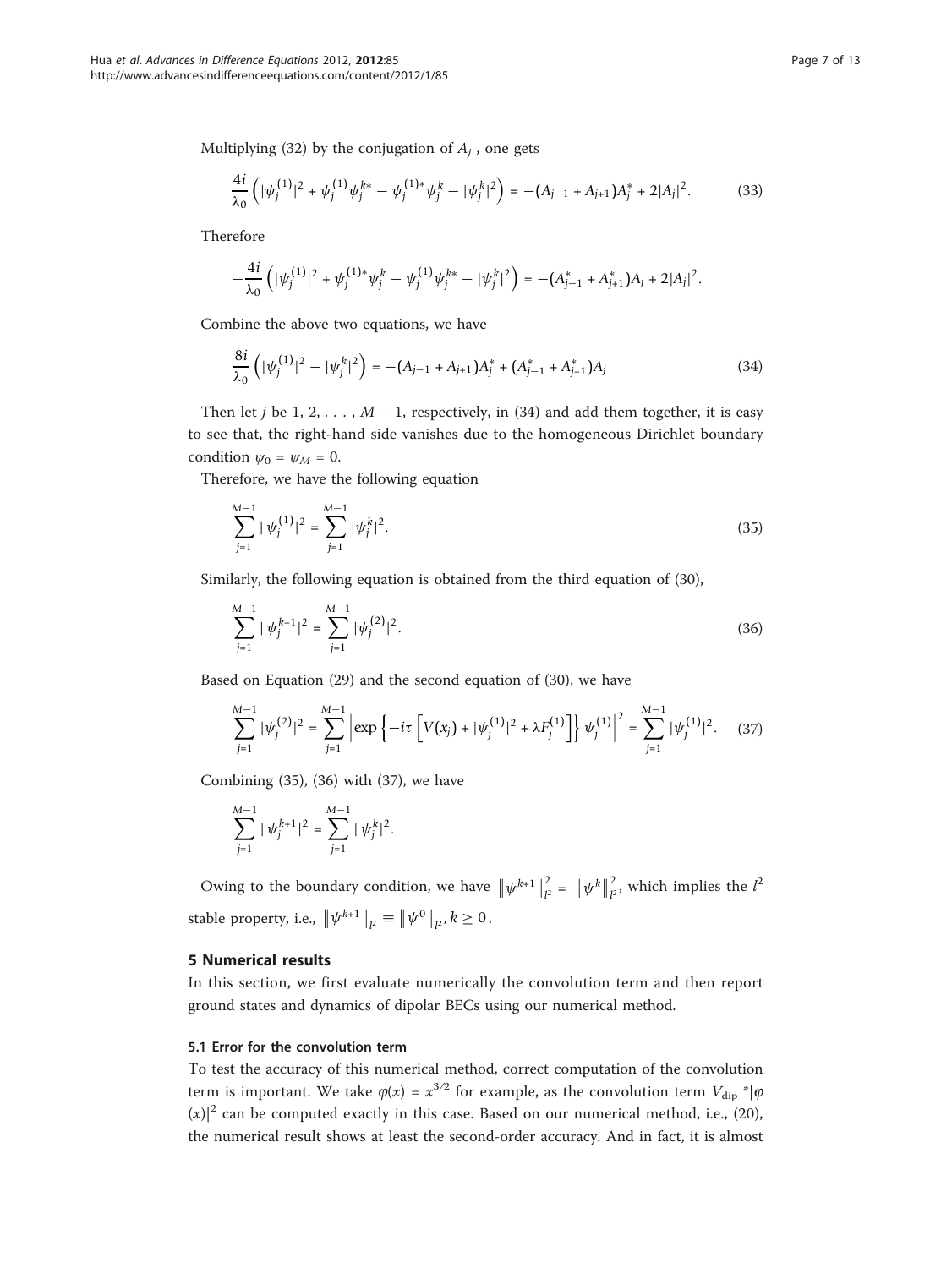the third-order accuracy. We choose  $\alpha = 0.5$  and solve this problem on [0, 10]. Table 1 shows the maximum errors with different sizes h.

From Table 1, one can see that our new method has a higher order accuracy between the second-order and the third-order in space for evaluating the convolution term.

### 5.2 Ground states of dipolar BECs

Using numerical scheme (15)-(18), the ground states of a dipolar BEC with different parameters are given. The initial condition is  $\phi_0(x) = \frac{1}{\pi^{1/4}} e^{-x^2/2}$ . We solve this problem on [−16, 16] with  $h = 1/8$  and  $\tau = 0.001$ .  $\varphi_{g} := \varphi^{k+1}$  is reached numerically when

$$
\left\| \phi^{k+1} - \phi^k \right\|_{\infty} := \max_{0 \le j \le M} |\phi_j^{k+1} - \phi_j^k| \le \varepsilon := 10^{-6}
$$

in (15). Figure [1](#page-8-0) shows the plot of the ground state  $\varphi_{\varphi}(x)$ , of a dipolar BEC with  $\lambda =$ −0.2 and  $\beta$  = 0.5. Table [2](#page-8-0) shows the energy  $E^g$ , chemical potential  $\mu^g$ , kinetic energy  $E_{\text{kin}}^g := E_{\text{kin}}(\phi_g)$ , potential energy  $E_{\text{pot}}^g := E_{\text{pot}}(\phi_g)$ , interaction energy  $E_{\text{int}}^g := E_{\text{int}}(\phi_g)$ , dipolar energy  $E_{\text{dip}}^g := E_{\text{dip}}(\phi_g)$ , and the maximum value of the wave function  $\varphi_g(0)$ with  $\alpha = 0.5$  and potential  $V(x) = x^2/2$  for different  $\lambda$  and  $\beta$  with fixed  $\lambda/\beta = -0.4$ ;<br>Table 2 gives connectating a produce with  $\beta = 0.5$  for different values of  $0.05 \times 1/\beta \le 1$ . Table [3](#page-9-0) gives computational results with  $\beta = 0.5$  for different values of  $-0.5 \le \lambda/\beta \le 1$ . In addition, since the GP equation has no analytical solution, we take the numerical solution in a finer mesh with  $M = 2048$  and  $\tau = 0.001$  as the "exact" solution, and the maximum error are given in Table [4.](#page-9-0)

From Tables [2,](#page-8-0) [3](#page-9-0), [4,](#page-9-0) and Figure [1](#page-8-0), we make the following conclusions: when  $\lambda$ increases or  $\beta$  decreases with fixed  $\lambda/\beta$  = −0.4, the maximum value of the wave function  $\varphi_g(0)$ , kinetic energy  $E_{\rm kin}^g$ , dipolar energy  $E_{\rm dip}^g$ , energy  $E^g$  as well as the chemical potential  $\mu^g$  increase; the potential energy  $E_{\text{pot}}^g$ , interaction energy  $E_{\text{int}}^g$ , and the radius mean square  $x_{\text{rms}}^g$ , defined by  $x_{\text{rms}} = \sqrt{\int_{\mathbb{R}} x^2 |\phi_g(x)|^2 dx}$  decrease (cf. Table [2\)](#page-8-0). For fixed  $β$  , when the ratio  $λ/β$  increases from −0.5 to 1,  $E_{pot}^g$ ,  $E_{dip}^g$ ,  $E_g^g$   $μ_g^g$  , and  $x_{rms}$  of the ground states increase; the maximum value of the wave function  $\varphi_g(0)$ ,  $E_{\text{kin}}^g$ , and  $E_{\text{int}}^g$ decrease (cf. Table [3\)](#page-9-0). This numerical method is second-order accurate and can compute the ground states efficiently (cf. Figure [1](#page-8-0); Table [4\)](#page-9-0).

#### 5.3 Dynamics of dipolar BECs

By applying our numerical method (30), the dynamics of a dipolar BEC is considered. We apply the bounded computational domain  $[-8, 8]$ ,  $M = 128$ , i.e.,  $h = 1/8$ , time step  $\tau = 0.01$ . The initial data is chosen the same as in the case of computing the ground state of a dipolar BEC.

|  |  |  |  |  | Table 1 Comparison for evaluating the convolution term under varying spatial sizes h |
|--|--|--|--|--|--------------------------------------------------------------------------------------|
|--|--|--|--|--|--------------------------------------------------------------------------------------|

| Mesh  | $h = 1/10$  | $h = 1/20$  | $h = 1/40$  | $h = 1/80$  | $h = 1/160$ |
|-------|-------------|-------------|-------------|-------------|-------------|
| Frror | 2.105044e-3 | 2.696346e-4 | 3.417339e-5 | 4.306438e-6 | 5.409597e-7 |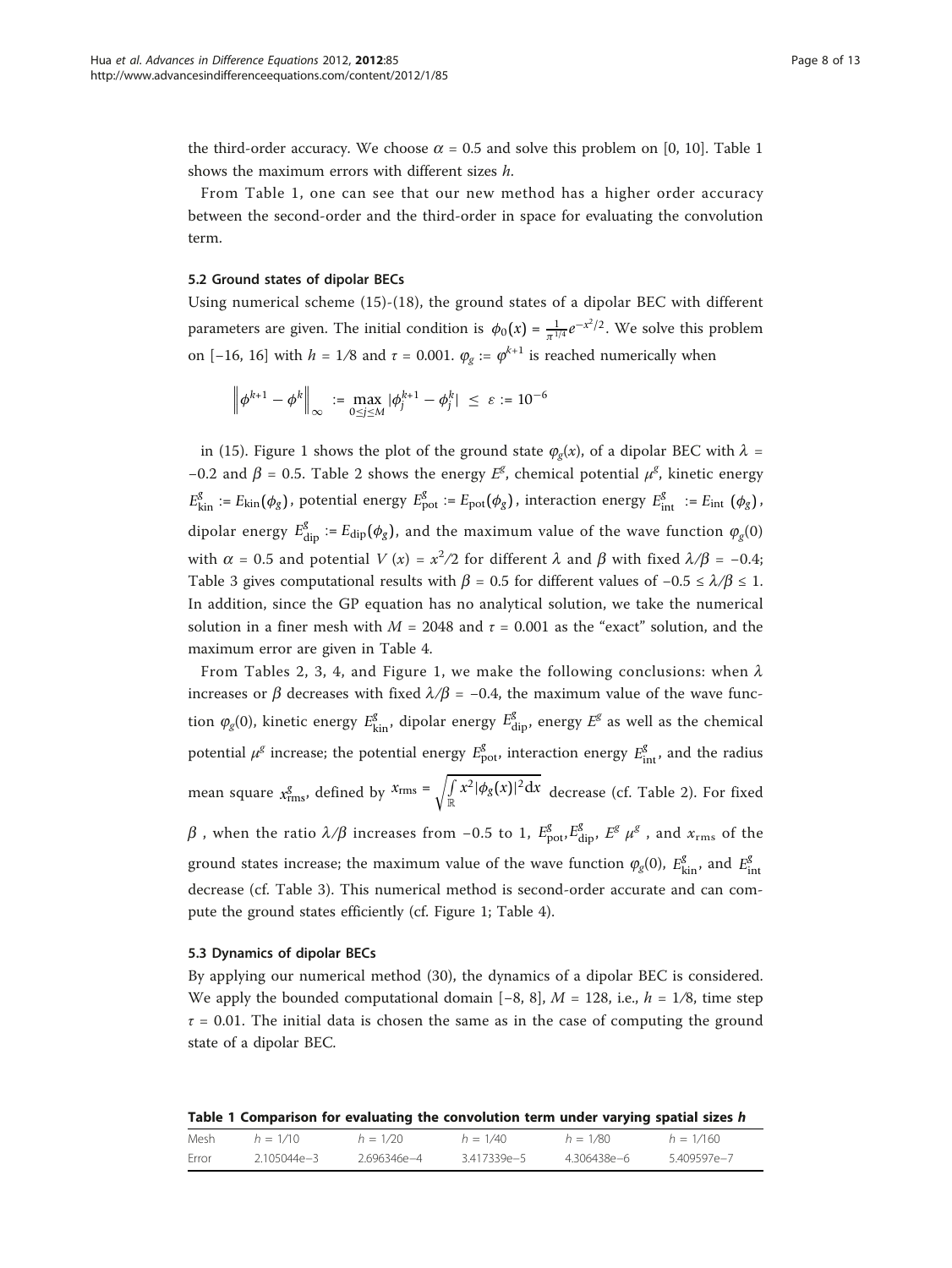<span id="page-8-0"></span>

Figure [2](#page-9-0) depicts the evolution of kinetic energy  $E_{kin}(t) := E_{kin}(\psi(\cdot, t))$ , potential energy  $E_{pot}(t) := E_{pot}(\psi(\cdot, t))$ , interaction energy  $E_{int}(t) := E_{int}(\psi(\cdot, t))$ , dipolar energy  $E_{dip}(t) := E_{dip}$ ( $\psi(\cdot, t)$ ), the energy  $E(t) := E(\psi(\cdot, t))$  as well as the chemical potential  $\mu(t) := \mu(\psi(\cdot, t))$ , condensate width  $\sigma_x := \sigma_x(\psi(\cdot, t)) = \int_{\mathbb{R}} x^2 |\psi(x, t)|^2 dx$ , and  $l_2$  norm  $\|\psi(\cdot, t)\|_{l^2}$  for the case of  $\beta$  = 5.0 and  $\lambda$  = −0.8. In addition, Figure [3](#page-9-0) shows the results for the case of  $\beta$  = 25 and  $\lambda$  = 0.8. Figure [4](#page-10-0) shows the results for the case of  $\beta$  = −25 and  $\lambda$  = 80.

From Figures [2](#page-9-0), [3,](#page-9-0) and [4](#page-10-0), we can obtain the conclusion that global existence of the solution is observed in the first two cases (cf. Figures [2, 3\)](#page-9-0) and finite time blow-up is observed in the last case (cf. Figure [4\)](#page-10-0). The total energy is numerically conserved in our computation when there is no blow-up (cf. Figures [2, 3\)](#page-9-0) and the discrete  $l^2$ norm  $||\psi||$  is numerically conserved very well whether there is blow-up or not (cf. Figures [2](#page-9-0), [3,](#page-9-0) [4](#page-10-0)).

Table 2 The ground states of a dipolar BEC for different  $\lambda$  and  $\beta$  with fixed values of  $\lambda/\beta = -0.4$ .

| $\lambda$ , $\beta$                                                                                         | $\varphi$ <sub>a</sub> (0) | $E_{\rm kim}^g$ | $E_{\rm pot}^g$ | $E_{\text{int}}^g$ | $E_{\rm dip}^g$                        | $E^g$ | $\mu^g$ | $x_{\text{rms}}^g$ |
|-------------------------------------------------------------------------------------------------------------|----------------------------|-----------------|-----------------|--------------------|----------------------------------------|-------|---------|--------------------|
| $\lambda = -0.2, \beta = 0.5$ 0.747990 0.247231 0.252333 0.099135                                           |                            |                 |                 |                    | $-0.171511$ 0.427188 0.354812 0.710398 |       |         |                    |
| $\lambda = -0.1, \beta = 0.25$ 0.749946 0.248765 0.250757 0.049763                                          |                            |                 |                 |                    | $-0.085918$ 0.463367 0.427212 0.708176 |       |         |                    |
| $\lambda = -0.02$ , $\beta = 0.05$ 0.751125 0.249513 0.250000 0.009974 -0.017201 0.492285 0.485058 0.707106 |                            |                 |                 |                    |                                        |       |         |                    |
| $\lambda = 0.02$ , $\beta = -0.05$ 0.751581 0.249878 0.249634 -0.009983 0.017208 0.506737 0.513963 0.706589 |                            |                 |                 |                    |                                        |       |         |                    |
| $\lambda = 0.1, \beta = -0.25$ 0.753250 0.251210 0.248312 -0.050082 0.086181 0.535622 0.571721 0.704716     |                            |                 |                 |                    |                                        |       |         |                    |
| $\lambda = 0.2$ , $\beta = -0.5$ 0.755449 0.253038 0.246533 -0.100613 0.172734 0.571693 0.643814 0.702187   |                            |                 |                 |                    |                                        |       |         |                    |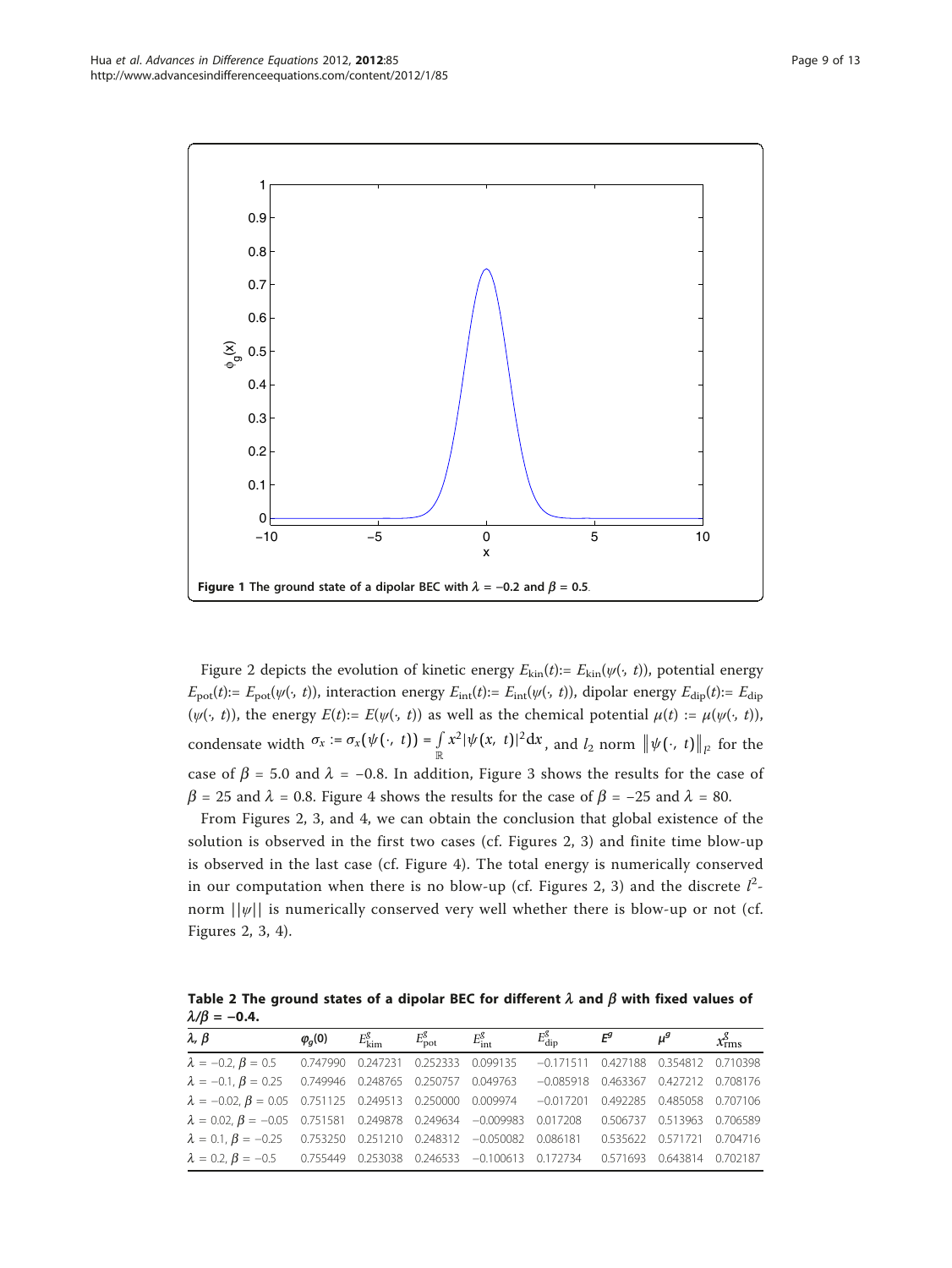| $\lambda/\beta$ | $\varphi_q(0)$ | $E_{\rm kim}^g$ | $E_{\text{pot}}^g$ | $E^g_{\rm int}$ | $E_{\rm dip}^{\rm g}$ | $E^g$    | $\mu^g$  | $x^g_{\rm rms}$ |
|-----------------|----------------|-----------------|--------------------|-----------------|-----------------------|----------|----------|-----------------|
| $-0.5$          | 0.751923       | 0.251344        | 0.248178           | 0.100052        | $-0.215360$           | 0.384214 | 0.268906 | 0.704526        |
| $-0.2$          | 0.738615       | 0237322         | 0.262981           | 0.096925        | $-0.084809$           | 0.512420 | 0524537  | 0.725233        |
| $\Omega$        | 0.729516       | 0.228042        | 0.273869           | 0.094808        | 0.000000              | 0.596719 | 0.691527 | 0.740093        |
| 0.2             | 0.720684       | 0.219377        | 0.284956           | 0.092781        | 0.083002              | 0.680116 | 0.855899 | 0754926         |
| 0.5             | 0.707932       | 0.207437        | 0301936            | 0.089903        | 0.204307              | 0.803583 | 1097793  | 0.777092        |
|                 | 0.688010       | 0.190073        | 0330997            | 0085519         | 0.398668              | 1 005257 | 489444   | 0.813631        |

<span id="page-9-0"></span>Table 3 The ground states of a dipolar BEC with different values of  $\lambda/\beta$  for  $\beta = 0.5$ 

Table 4 The maximum error of the ground state with different mesh

| M         | $M = 256$   | $M = 512$ | $M = 1024$  |
|-----------|-------------|-----------|-------------|
| Max-error | $4.36e - 4$ | $04e-4$   | $2.10e - 5$ |





### 6 Conclusions

Efficient numerical methods are presented for computing ground states and dynamics of dipolar Bose-Einstein condensates based on the one-dimensional Grosss-Pitaevskii equation with a nonlocal dipolar interaction potential. By applying the difference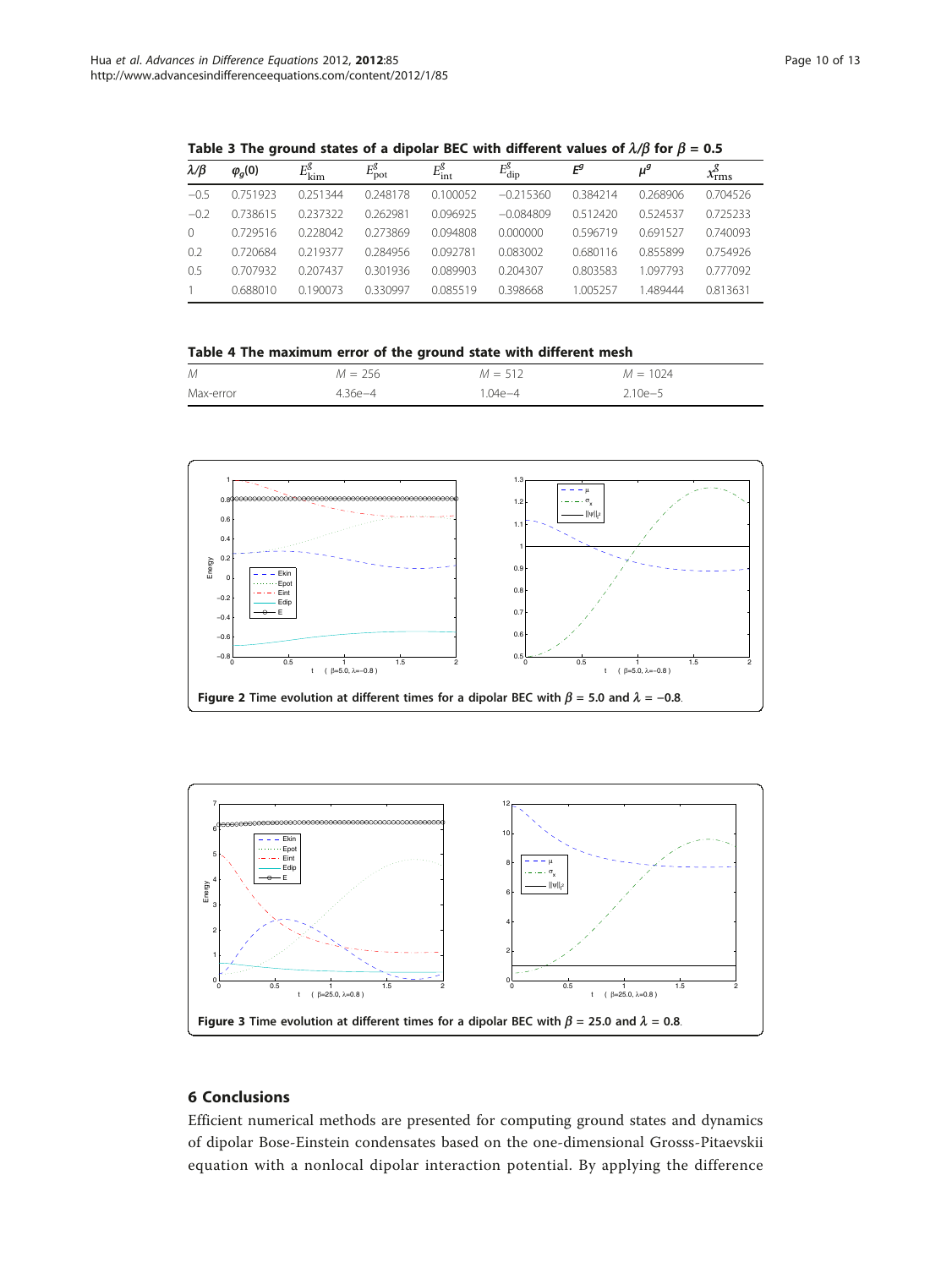<span id="page-10-0"></span>

method, the discretization of the dipolar interaction potential term is given. The imaginary method and time-splitting difference method are given for computing the ground states and dynamics of a dipolar BEC, respectively. Our numerical method is mass conserved and second-order accurate. In addition, the proof of the discrete energy conservation is an open problem. We only find the energy conservation from a numerical point of view. Numerical results are given to demonstrate the efficiency of our numerical method.

### Appendix

#### The discretization of the convolution term

Here, we need to handle the convolution term

$$
V_{\text{dip}}(x) * |\psi(x, t)|^2 = |x|^{-\alpha} * |\psi|^2 = \int_{R} \frac{1}{|x - y|^{\alpha}} |\psi(y, t)|^2 dy
$$

First, consider  $|x|^{-\alpha} * |\psi|^2|_{(x_j,t_k)}$ , i.e.,  $\int_{x_0}^{x_M} \frac{|\psi(y,t_k)|^2}{|x_j - y|^\alpha} dy$  where  $[x_0, x_M]$  is the discretizised integration area. It is easy to see that  $x_j$  is a singular point and we need to deal with it piecewisely. We denote  $I = \int_{x_0}^{x_M} \frac{|\psi(y,t_k)|^2}{|x_j-y|^\alpha} \, \mathrm{d}y$ , let the convolution term be two parts, we have

$$
\int_{x_0}^{x_M} \frac{|\phi(y, t_k)|^2}{|x_j - y|^{\alpha}} dy = I_1 + I_2,
$$
\n(A.1)

where

$$
I_1 = \int_{x_0}^{x_j} \frac{|\phi(y, t_k)|^2}{|x_j - y|^{\alpha}} dy, \quad I_2 = \int_{x_j}^{x_M} \frac{|\phi(y, t_k)|^2}{|x_j - y|^{\alpha}} dy.
$$
 (A.2)

For  $I_1$  in (A.2), let  $y = x_r + s$ , we have

$$
I_1 = \sum_{r=0}^{j-1} \int_{x_r}^{x_{r+1}} \frac{|\phi(y, t_k)|^2}{(x_j - y)^\alpha} \, \mathrm{d}y = \sum_{r=0}^{j-1} \int_0^h \frac{|\phi(x_r + s, t_k)|^2}{(x_j - x_r - s)^\alpha} \, \mathrm{d}s.
$$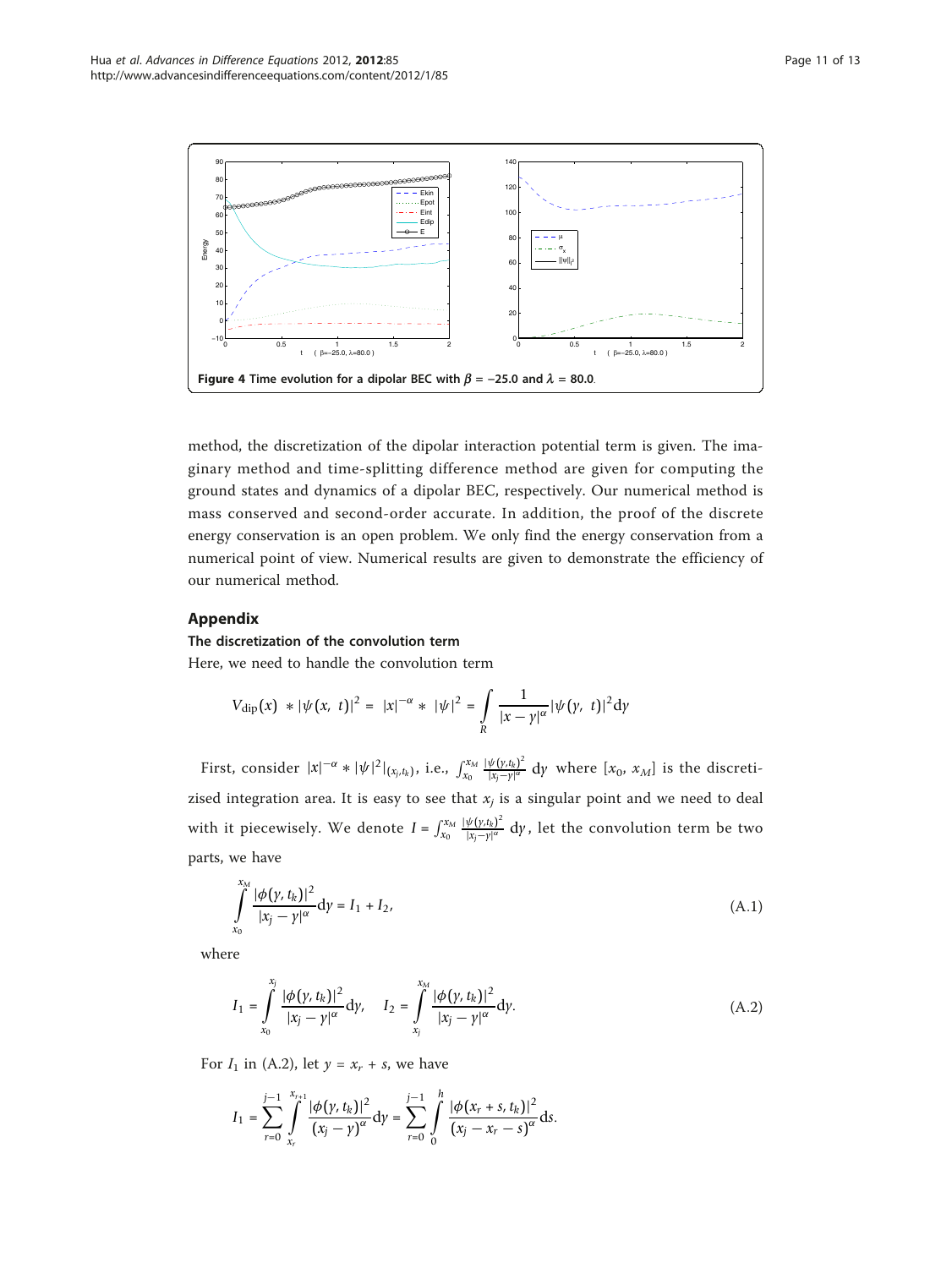Then, substituting  $|\varphi(x_r + s, t_k)|^2$  by the Taylor expansion at  $(x_r, t_k)$ , we obtain

$$
I_{1} = \sum_{r=0}^{j-1} \int_{0}^{h} \frac{1}{(x_{j} - x_{r} - s)^{\alpha}} \left[ |\phi(x_{r}, t_{k})|^{2} + \frac{\partial (|\phi(s, t_{k})|^{2})}{\partial s} \right]_{s=x_{r}} s + \frac{\partial^{2} (|\phi(s, t_{k})|^{2})}{\partial s^{2}} \Big|_{s=x_{r}} \frac{1}{2}s^{2} + O(s^{3}) \Big] ds
$$
  
\n
$$
= \sum_{r=0}^{j-1} \left[ \frac{-1}{1-\alpha} |\phi(x_{r}, t_{k})|^{2} (x_{j} - x_{r} - s)^{1-\alpha} \Big|_{0}^{h} + \frac{\partial (|\phi(s, t_{k})|^{2})}{\partial s} \Big|_{s=x_{r}} \int_{t_{0}}^{h} \frac{s}{(x_{j} - x_{r} - s)^{\alpha}} ds
$$
  
\n
$$
+ \frac{\partial^{2} (|\phi(s, t_{k})|^{2})}{\partial s^{2}} \Big|_{s=x_{r}} \int_{0}^{h} \frac{s^{2}}{2(x_{j} - x_{r} - s)^{\alpha}} ds + O(h^{4-\alpha}) \Big]
$$
  
\n
$$
= \sum_{r=0}^{j-1} \left( \frac{1}{1-\alpha} |\phi(x_{r}, t_{k})|^{2} \{[(j-r)h]^{1-\alpha} - [(j-r-1)h]^{1-\alpha} \} \right)
$$
  
\n
$$
+ \left[ \frac{|\phi(x_{r+1}, t_{k})|^{2} - |\phi(x_{r-1}, t_{k})|^{2}}{2h} + O(h^{2}) \right] \int_{0}^{h} \frac{s}{(x_{j} - x_{r} - s)^{\alpha}} ds
$$
  
\n
$$
+ \left[ \frac{|\phi(x_{r+1}, t_{k})|^{2} - 2|\phi(x_{r}, t_{k})|^{2} + |\phi(x_{r-1}, t_{k})|^{2}}{h^{2}} + O(h^{2}) \right] \int_{0}^{h} \frac{s^{2}}{2(x_{j} - x_{r} - s)^{\alpha}} ds + O(h^{4-\alpha}) \Big)
$$
  
\n
$$
= \sum_{r=0}^{j-1} \left( \frac{1}{1-\alpha} |\phi(x_{r}, t_{k})|^{2} \{[(j-r)h]^{1-\alpha} - [(j-r-1)h]
$$

Similarly, for  $I_2$  in (A.2), we get

$$
I_{2} = \sum_{r=j}^{M-1} \left( \frac{1}{1-\alpha} |\phi (x_{r}, t_{k})|^{2} \{[(r+1-j)h]^{1-\alpha} - [(r-j)h]^{1-\alpha} \} \right)
$$
  
+ 
$$
\left[ \frac{|\phi (x_{r+1}, t_{k})|^{2} - |\phi (x_{r-1}, t_{k})|^{2}}{2h} \right] \int_{0}^{h} \frac{s}{[(r-j)h+s]^{\alpha}} ds
$$
  
+ 
$$
\left[ \frac{|\phi (x_{r+1}, t_{k})|^{2} - 2|\phi (x_{r}, t_{k})|^{2} + |\phi (x_{r-1}, t_{k})|^{2}}{h^{2}} \right] \int_{0}^{h} \frac{s^{2}}{2[(r-j)h+s]^{\alpha}} ds + O(h^{3-\alpha}).
$$
 (A.4)

Combining (A.1), (A.3) and (A.4), we obtain the discretization of convolution term

$$
F_{j}^{k} = \sum_{r=0}^{M-1} \left( \frac{1}{1-\alpha} |\phi(x_{r}, t_{k})|^{2} ||(r+1-j)h|^{1-\alpha} - |(r-j)h|^{1-\alpha} \right)
$$
  
+ 
$$
\left[ \frac{|\phi(x_{r+1}, t_{k})|^{2} - |\phi(x_{r-1}, t_{k})|^{2}}{2h} \right] \int_{0}^{h} \frac{s}{|(r-j)h+s|^{\alpha}} ds
$$
  
+ 
$$
\left[ \frac{|\phi(x_{r+1}, t_{k})|^{2} - 2|\phi(x_{r}, t_{k})|^{2} + |\phi(x_{r-1}, t_{k})|^{2}}{h^{2}} \right] \int_{0}^{h} \frac{s^{2}}{2|(r-j)h+s|^{\alpha}} ds.
$$
 (A.5)

with the local truncation error  $O(h^{3-\alpha})$ . Moreover, The integrals in (A.3), (A.4) and (A.5) can be calculated analytically, we omit here for brevity.